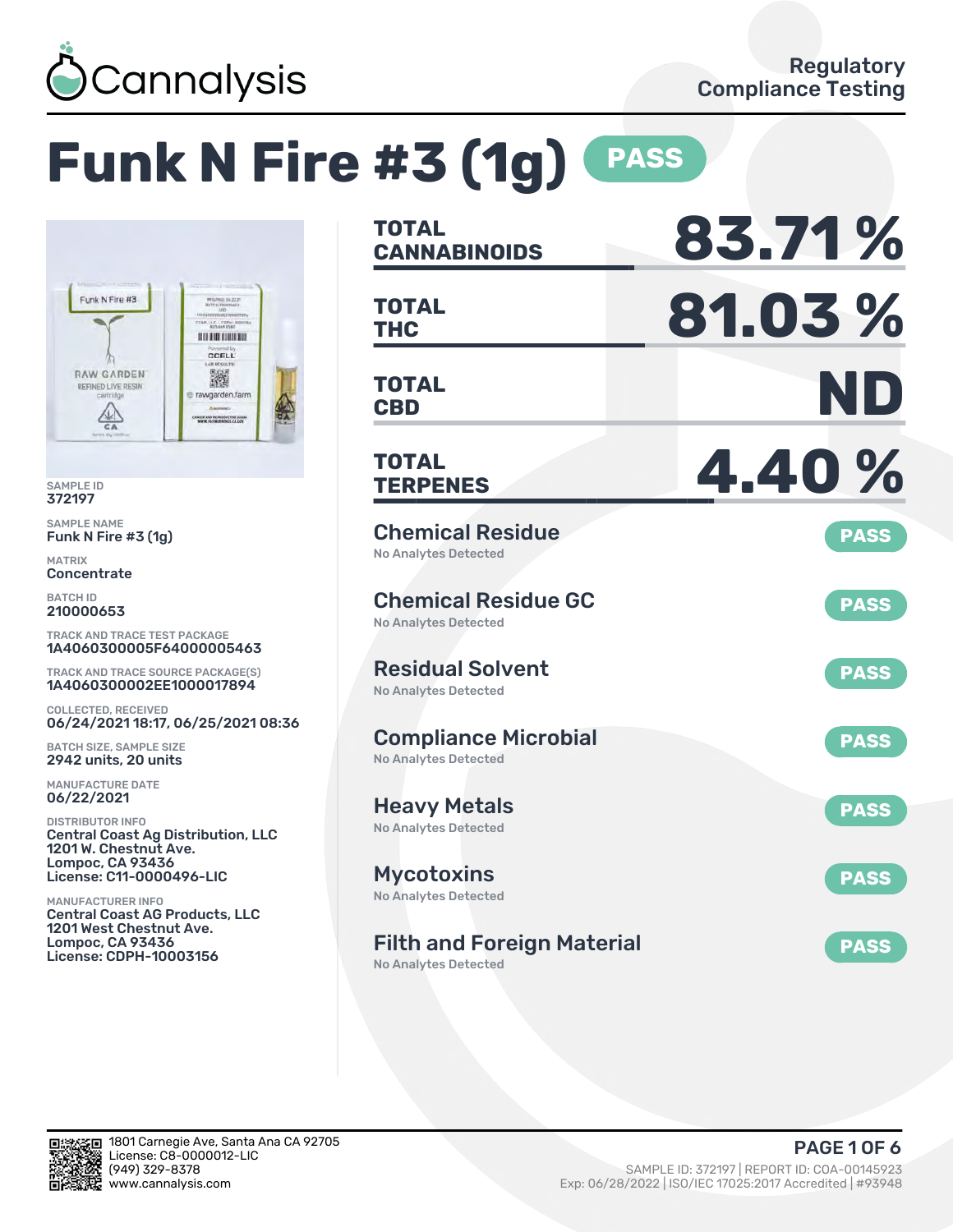

# CANNABINOID ANALYSIS

Total THC,CBD value(s) have been decarboxylated.

| TOTAL THC:          | 810.3 mg/g (81.03 %), 810.3 mg per package |
|---------------------|--------------------------------------------|
| TOTAL CBD:          | ND.                                        |
| TOTAL CANNABINOIDS: | 837.1 mg/g (83.71%)                        |

UNIT OF MEASUREMENT: Milligrams per Gram(mg/g)

| <b>ANALYTE</b>         | <b>RESULT</b>         | LOD    | <b>LLOO</b> | <b>ANALYTE</b>   | <b>RESULT</b>        | LOD    | LL <sub>00</sub> |
|------------------------|-----------------------|--------|-------------|------------------|----------------------|--------|------------------|
| THCa                   | ND                    | 0.2000 | 0.4000      | CBD <sub>v</sub> | <b>ND</b>            | 0.2000 | 0.4000           |
| D9THC                  | 810.3 mg/g (81.03 %)  | 0.2000 | 0.4000      | CBGa             | ND.                  | 0.2000 | 0.4000           |
| D8THC                  | ND                    | 0.2000 | 0.4000      | CBG              | 24.05 mg/g (2.405 %) | 0.2000 | 0.4000           |
| <b>THC<sub>v</sub></b> | 2.779 mg/g (0.2779 %) | 0.2000 | 0.4000      | CBN              | <b>ND</b>            | 0.2000 | 0.4000           |
| CBDa                   | ND                    | 0.2000 | 0.4000      | CBC              | <b>ND</b>            | 0.2000 | 0.4000           |
| <b>CBD</b>             | <b>ND</b>             | 0.2000 | 0.4000      |                  |                      |        |                  |

#### ADDITIONAL INFORMATION

| Method:              | SOP-TECH-001 | Sample Prepped: 06/25/202113:22   | Sample Approved: 06/26/202113:35   |  |
|----------------------|--------------|-----------------------------------|------------------------------------|--|
| Instrument: UPLC-DAD |              | Sample Analyzed: 06/25/2021 14:39 | Prep-Analytical Batch: 30458-24648 |  |



### TERPENE ANALYSIS

UNIT OF MEASUREMENT: Milligrams per Gram(mg/g)

| TOTAL TERPENES: |  |  |
|-----------------|--|--|
|                 |  |  |

AL TERPENES:  $44.07 \text{ mg/g} (4.407 \text{ %})$ 

| <b>ANALYTE</b>          | <b>RESULT</b>                                                                                                                            | <b>LOD</b> | LL <sub>OO</sub> | <b>ANALYTE</b>         | <b>RESULT</b>                                       | LOD    | <b>LLOO</b> |
|-------------------------|------------------------------------------------------------------------------------------------------------------------------------------|------------|------------------|------------------------|-----------------------------------------------------|--------|-------------|
| 3-Carene                | <b>ND</b>                                                                                                                                | 1.000      | 2.500            | Alpha bisabolol        | <lloq< td=""><td>0.1000</td><td>0.5000</td></lloq<> | 0.1000 | 0.5000      |
| Alpha cedrene           | <b>ND</b>                                                                                                                                | 1.000      | 2.500            | Alpha humulene         | 2.769 mg/g $(0.2769\%)$                             | 0.5000 | 1.000       |
| Alpha pinene            | 1.471 mg/g (0.1471 %)                                                                                                                    | 0.1000     | 1.000            | Alpha terpinene        | <b>ND</b>                                           | 0.5000 | 1.000       |
| Alpha terpineol         | <lloq< td=""><td>0.3260</td><td>0.6520</td><td>Beta caryophyllene</td><td>10.41 mg/g (1.041 %)</td><td>0.5000</td><td>1.000</td></lloq<> | 0.3260     | 0.6520           | Beta caryophyllene     | 10.41 mg/g (1.041 %)                                | 0.5000 | 1.000       |
| Beta myrcene            | 13.07 mg/g (1.307 %)                                                                                                                     | 0.5000     | 1.000            | Beta pinene            | 1.780 mg/g (0.1780 %)                               | 0.6070 | 1.214       |
| Borneol                 | <b>ND</b>                                                                                                                                | 1.000      | 2.500            | Camphene               | <b>ND</b>                                           | 0.5000 | 1.000       |
| Camphor                 | <b>ND</b>                                                                                                                                | 0.1000     | 0.5000           | Caryophyllene oxide ND |                                                     | 0.5000 | 2.500       |
| Cedrol                  | <b>ND</b>                                                                                                                                | 0.5000     | 1.000            | Cis geraniol           | <b>ND</b>                                           | 1.000  | 2.500       |
| Cis nerolidol           | <b>ND</b>                                                                                                                                | 2.500      | 5.000            | Eucalyptol             | <b>ND</b>                                           | 0.1000 | 0.5000      |
| Fenchol                 | <ll0q< td=""><td>0.5000</td><td>1.000</td><td>Fenchone</td><td><b>ND</b></td><td>0.1000</td><td>0.5000</td></ll0q<>                      | 0.5000     | 1.000            | Fenchone               | <b>ND</b>                                           | 0.1000 | 0.5000      |
| Gamma terpinene         | <b>ND</b>                                                                                                                                | 0.1000     | 0.5000           | Gamma terpineol        | <b>ND</b>                                           | 0.2090 | 0.5230      |
| Geranyl acetate         | <b>ND</b>                                                                                                                                | 0.1000     | 0.5000           | Guaiol                 | <b>ND</b>                                           | 2.500  | 5.000       |
| Isoborneol              | <b>ND</b>                                                                                                                                | 0.5000     | 1.000            | Isopulegol             | <b>ND</b>                                           | 2.500  | 5.000       |
| Limonene                | 11.54 mg/g (1.154 %)                                                                                                                     | 0.5000     | 2.500            | Linalool               | 2.224 mg/g $(0.2224\%)$                             | 0.5000 | 1.000       |
| Menthol                 | <b>ND</b>                                                                                                                                | 1.000      | 2.500            | Ocimene 1              | <b>ND</b>                                           | 0.1550 | 0.3100      |
| Ocimene 2               | <b>ND</b>                                                                                                                                | 0.3450     | 1.725            | P-cymene               | <b>ND</b>                                           | 0.5230 | 1.045       |
| P-mentha-1.5-diene ND   |                                                                                                                                          | 0.5000     | 1.000            | Pulegone               | <b>ND</b>                                           | 0.1000 | 0.5000      |
| Sabinene                | <b>ND</b>                                                                                                                                | 0.5000     | 1.000            | Terpinolene            | $0.8013$ mg/g $(0.0801\%)$                          | 0.1000 | 0.5000      |
| Trans beta farnesene ND |                                                                                                                                          | 2.500      | 5.000            | Trans geraniol         | <b>ND</b>                                           | 0.5000 | 2.500       |
| Trans nerolidol         | <b>ND</b>                                                                                                                                | 0.5000     | 2.500            | Valencene              | <b>ND</b>                                           | 0.5000 | 1.000       |
|                         |                                                                                                                                          |            |                  |                        |                                                     |        |             |

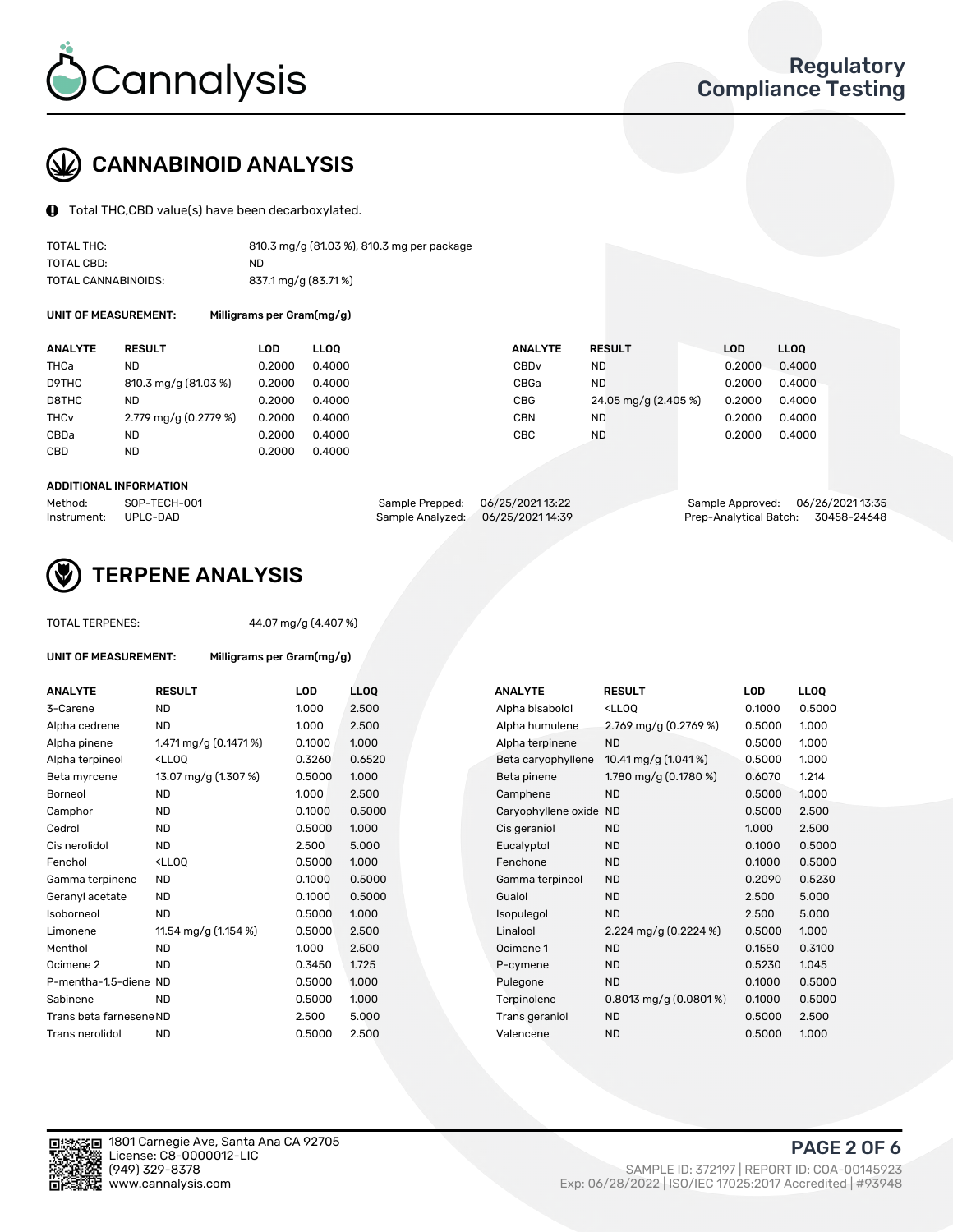

### Regulatory Compliance Testing

#### ADDITIONAL INFORMATION

Method: SOP-TECH-027 Sample Prepped: 06/25/2021 16:31 Sample Approved: 06/26/2021 13:57 Prep-Analytical Batch: 30466-24658



CHEMICAL RESIDUE ANALYSIS PASS

UNIT OF MEASUREMENT: Micrograms per Gram(ug/g)

| <b>ANALYTE</b>    | <b>RESULT</b> | LOD    | LL <sub>OO</sub> | <b>ACTION LEVEL</b> |      | <b>ANALYTE</b>      | <b>RESULT</b> | <b>LOD</b> | <b>LLOQ</b> | <b>ACTION LEVEL</b> |      |
|-------------------|---------------|--------|------------------|---------------------|------|---------------------|---------------|------------|-------------|---------------------|------|
| Abamectin         | <b>ND</b>     | 0.0200 | 0.0400           | 0.1000              | Pass | Acephate            | <b>ND</b>     | 0.0200     | 0.0400      | 0.1000              | Pass |
| Acequinocyl       | <b>ND</b>     | 0.0200 | 0.0400           | 0.1000              | Pass | Acetamiprid         | <b>ND</b>     | 0.0200     | 0.0400      | 0.1000              | Pass |
| Aldicarb          | <b>ND</b>     | 0.0200 | 0.0400           | 0.0                 | Pass | Azoxystrobin        | <b>ND</b>     | 0.0200     | 0.0400      | 0.1000              | Pass |
| Bifenazate        | <b>ND</b>     | 0.0200 | 0.0400           | 0.1000              | Pass | <b>Bifenthrin</b>   | <b>ND</b>     | 0.0200     | 0.0400      | 3.000               | Pass |
| <b>Boscalid</b>   | <b>ND</b>     | 0.0200 | 0.0400           | 0.1000              | Pass | Carbaryl            | <b>ND</b>     | 0.0200     | 0.0400      | 0.5000              | Pass |
| Carbofuran        | <b>ND</b>     | 0.0200 | 0.0400           | 0.0                 | Pass | Chlorantraniliprole | <b>ND</b>     | 0.0200     | 0.0400      | 10.00               | Pass |
| Clofentezine      | <b>ND</b>     | 0.0200 | 0.0400           | 0.1000              | Pass | Coumaphos           | <b>ND</b>     | 0.0200     | 0.0400      | 0.0                 | Pass |
| Cyfluthrin        | <b>ND</b>     | 0.4000 | 1.000            | 2.000               | Pass | Cypermethrin        | <b>ND</b>     | 0.4000     | 1.000       | 1.000               | Pass |
| Daminozide        | <b>ND</b>     | 0.0200 | 0.0400           | 0.0                 | Pass | Diazinon            | <b>ND</b>     | 0.0200     | 0.0400      | 0.1000              | Pass |
| <b>Dichlorvos</b> | <b>ND</b>     | 0.0200 | 0.0400           | 0.0                 | Pass | Dimethoate          | <b>ND</b>     | 0.0200     | 0.0400      | 0.0                 | Pass |
| Dimethomorph      | <b>ND</b>     | 0.0200 | 0.0400           | 2.000               | Pass | <b>Ethoprophos</b>  | <b>ND</b>     | 0.0200     | 0.0400      | 0.0                 | Pass |
| Etofenprox        | <b>ND</b>     | 0.0200 | 0.0400           | 0.0                 | Pass | Etoxazole           | <b>ND</b>     | 0.0200     | 0.0400      | 0.1000              | Pass |
| Fenhexamid        | <b>ND</b>     | 0.0200 | 0.0400           | 0.1000              | Pass | Fenoxycarb          | <b>ND</b>     | 0.0200     | 0.0400      | 0.0                 | Pass |
| Fenpyroximate     | <b>ND</b>     | 0.0200 | 0.0400           | 0.1000              | Pass | Fipronil            | <b>ND</b>     | 0.0400     | 0.1000      | 0.0                 | Pass |
| Flonicamid        | <b>ND</b>     | 0.0200 | 0.0400           | 0.1000              | Pass | Fludioxonil         | <b>ND</b>     | 0.0200     | 0.0400      | 0.1000              | Pass |
| Hexythiazox       | <b>ND</b>     | 0.0200 | 0.0400           | 0.1000              | Pass | Imazalil            | <b>ND</b>     | 0.0200     | 0.0400      | 0.0                 | Pass |
| Imidacloprid      | <b>ND</b>     | 0.0200 | 0.0400           | 5.000               | Pass | Kresoxim methyl     | <b>ND</b>     | 0.0200     | 0.0400      | 0.1000              | Pass |
| Malathion         | <b>ND</b>     | 0.0200 | 0.0400           | 0.5000              | Pass | Metalaxyl           | <b>ND</b>     | 0.0200     | 0.0400      | 2.000               | Pass |
| Methiocarb        | <b>ND</b>     | 0.0200 | 0.0400           | 0.0                 | Pass | Methomyl            | <b>ND</b>     | 0.0200     | 0.0400      | 1.000               | Pass |
| Mevinphos         | <b>ND</b>     | 0.0200 | 0.0400           | 0.0                 | Pass | Myclobutanil        | <b>ND</b>     | 0.0200     | 0.0400      | 0.1000              | Pass |
| Naled             | <b>ND</b>     | 0.0200 | 0.0400           | 0.1000              | Pass | Oxamyl              | <b>ND</b>     | 0.0200     | 0.0400      | 0.5000              | Pass |
| Paclobutrazol     | <b>ND</b>     | 0.0200 | 0.0400           | 0.0                 | Pass | Permethrins         | <b>ND</b>     | 0.0400     | 0.1000      | 0.5000              | Pass |
| Phosmet           | <b>ND</b>     | 0.0200 | 0.0400           | 0.1000              | Pass | Piperonyl butoxide  | <b>ND</b>     | 0.0200     | 0.0400      | 3.000               | Pass |
| Prallethrin       | <b>ND</b>     | 0.0200 | 0.0400           | 0.1000              | Pass | Propiconazole       | <b>ND</b>     | 0.0200     | 0.0400      | 0.1000              | Pass |
| Propoxur          | <b>ND</b>     | 0.0200 | 0.0400           | 0.0                 | Pass | Pyrethrins          | <b>ND</b>     | 0.0200     | 0.0400      | 0.5000              | Pass |
| Pyridaben         | <b>ND</b>     | 0.0200 | 0.0400           | 0.1000              | Pass | Spinetoram          | <b>ND</b>     | 0.0200     | 0.0400      | 0.1000              | Pass |
| Spinosad          | <b>ND</b>     | 0.0300 | 0.0700           | 0.1000              | Pass | Spiromesifen        | <b>ND</b>     | 0.0200     | 0.0400      | 0.1000              | Pass |
| Spirotetramat     | <b>ND</b>     | 0.0200 | 0.0400           | 0.1000              | Pass | Spiroxamine         | <b>ND</b>     | 0.0200     | 0.0400      | 0.0                 | Pass |
| Tebuconazole      | <b>ND</b>     | 0.0200 | 0.0400           | 0.1000              | Pass | Thiacloprid         | <b>ND</b>     | 0.0200     | 0.0400      | 0.0                 | Pass |
| Thiamethoxam      | <b>ND</b>     | 0.0200 | 0.0400           | 5.000               | Pass | Trifloxystrobin     | <b>ND</b>     | 0.0200     | 0.0400      | 0.1000              | Pass |

### ADDITIONAL INFORMATION

Method: SOP-TECH-002 Sample Prepped: 06/25/2021 13:21 Sample Approved: 06/28/2021 11:38<br>Instrument: LC-MS/MS Sample Analyzed: 06/25/2021 13:22 Prep-Analytical Batch: 30455-24643 Prep-Analytical Batch: 30455-24643

PAGE 3 OF 6

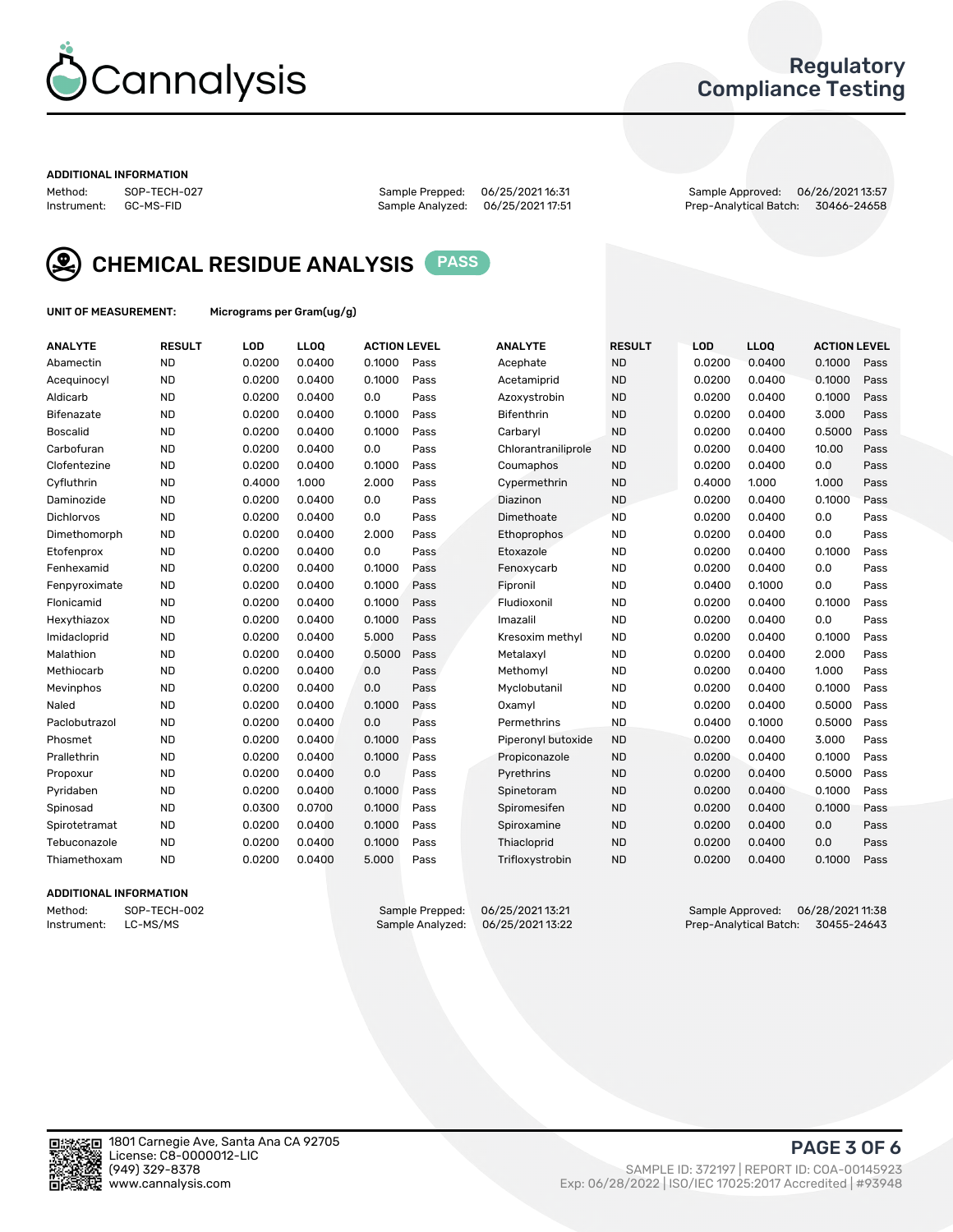

# CHEMICAL RESIDUE GC ANALYSIS PASS

ams per Gram(ug/g)

| <b>ANALYTE</b>                                   | <b>RESULT</b>            | LOD    | <b>LLOO</b> | <b>ACTION LEVEL</b> |                                     | <b>ANALYTE</b>                       | <b>RESULT</b> | LOD              | <b>LLOO</b>            | <b>ACTION LEVEL</b>            |      |
|--------------------------------------------------|--------------------------|--------|-------------|---------------------|-------------------------------------|--------------------------------------|---------------|------------------|------------------------|--------------------------------|------|
| Captan                                           | <b>ND</b>                | 0.1000 | 0.2000      | 0.7000              | Pass                                | Chlordane                            | <b>ND</b>     | 0.0109           | 0.0136                 | 0.0                            | Pass |
| Methyl parathion                                 | <b>ND</b>                | 0.0400 | 0.1000      | 0.0                 | Pass                                | <b>PCNB</b>                          | <b>ND</b>     | 0.0200           | 0.0400                 | 0.1000                         | Pass |
| Chlorfenapyr                                     | <b>ND</b>                | 0.0800 | 0.1000      | 0.0                 | Pass                                | Chlorpyrifos                         | <b>ND</b>     | 0.0800           | 0.1000                 | 0.0                            | Pass |
| ADDITIONAL INFORMATION<br>Method:<br>Instrument: | SOP-TECH-010<br>GC-MS/MS |        |             |                     | Sample Prepped:<br>Sample Analyzed: | 06/25/2021 13:21<br>06/25/2021 13:23 |               | Sample Approved: | Prep-Analytical Batch: | 06/26/202113:21<br>30456-24644 |      |

## RESIDUAL SOLVENT ANALYSIS PASS

UNIT OF MEASUREMENT: Micrograms per Gram(ug/g)

| <b>ANALYTE</b>       | <b>RESULT</b> | LOD    | <b>LLOO</b> | <b>ACTION LEVEL</b> |      | <b>ANALYTE</b>           | <b>RESULT</b> | LOD    | LLOO  | <b>ACTION LEVEL</b> |      |
|----------------------|---------------|--------|-------------|---------------------|------|--------------------------|---------------|--------|-------|---------------------|------|
| Acetone              | <b>ND</b>     | 50.00  | 100.0       | 5000                | Pass | Acetonitrile             | <b>ND</b>     | 50.00  | 100.0 | 410.0               | Pass |
| Benzene              | <b>ND</b>     | 0.5000 | 1.000       | 1.000               | Pass | <b>Butane</b>            | <b>ND</b>     | 50.00  | 100.0 | 5000                | Pass |
| Chloroform           | <b>ND</b>     | 0.5000 | 1.000       | 1.000               | Pass | Ethanol                  | <b>ND</b>     | 50.00  | 100.0 | 5000                | Pass |
| <b>Ethyl Acetate</b> | <b>ND</b>     | 50.00  | 100.0       | 5000                | Pass | <b>Ethyl Ether</b>       | <b>ND</b>     | 50.00  | 100.0 | 5000                | Pass |
| Ethylene oxide       | <b>ND</b>     | 0.5000 | 1.000       | 1.000               | Pass | Heptane                  | <b>ND</b>     | 50.00  | 100.0 | 5000                | Pass |
| Hexane               | <b>ND</b>     | 50.00  | 100.0       | 290.0               | Pass | <b>Isopropyl Alcohol</b> | <b>ND</b>     | 50.00  | 100.0 | 5000                | Pass |
| Methanol             | <b>ND</b>     | 50.00  | 100.0       | 3000                | Pass | Methylene chloride       | <b>ND</b>     | 0.5000 | 1.000 | 1.000               | Pass |
| Pentane              | <b>ND</b>     | 50.00  | 100.0       | 5000                | Pass | Propane                  | <b>ND</b>     | 50.00  | 200.0 | 5000                | Pass |
| Toluene              | <b>ND</b>     | 50.00  | 100.0       | 890.0               | Pass | Xvlenes                  | <b>ND</b>     | 50.08  | 100.0 | 2170                | Pass |
| Trichloroethylene    | <b>ND</b>     | 0.5000 | 1.000       | 1.000               | Pass | 1.2-Dichloroethane       | <b>ND</b>     | 0.5000 | 1.000 | 1.000               | Pass |

### ADDITIONAL INFORMATION

Method: SOP-TECH-021 Sample Prepped: 06/25/202116:59 Sample Approved: 06/26/202111:39<br>Instrument: HS-GC-MS/FID Sample Analyzed: 06/25/202117:20 Prep-Analytical Batch: 30467-24657 Prep-Analytical Batch: 30467-24657



UNIT OF MEASUREMENT: Cycle Threshold (Ct)

| <b>ANALYTE</b> | <b>RESULT</b>              | LOD   | <b>LLOO</b> |     | <b>ACTION LEVEL</b> | <b>ANALYTE</b>   | <b>RESULT</b> | <b>LOD</b>       | <b>LLOO</b> |                  | <b>ACTION LEVEL</b> |
|----------------|----------------------------|-------|-------------|-----|---------------------|------------------|---------------|------------------|-------------|------------------|---------------------|
|                |                            |       |             |     |                     |                  |               |                  |             |                  |                     |
| A.fumigatus    | <b>ND</b>                  | 33.00 | 0.0         | 0.0 | Pass                | A. flavus        | <b>ND</b>     | 33.00            | 0.0         | 0.0              | Pass                |
| A. niger       | <b>ND</b>                  | 33.00 | 0.0         | 0.0 | Pass                | A. terreus       | <b>ND</b>     | 33.00            | 0.0         | 0.0              | Pass                |
| <b>STEC</b>    | <b>ND</b>                  | 33.00 | 0.0         | 0.0 | Pass                | Salmonella spp   | <b>ND</b>     | 33.00            | 0.0         | 0.0              | Pass                |
|                | ADDITIONAL INFORMATION     |       |             |     |                     |                  |               |                  |             |                  |                     |
|                |                            |       |             |     |                     |                  |               |                  |             | 06/28/2021 13:46 |                     |
| Method:        | SOP-TECH-016, SOP-TECH-022 |       |             |     | Sample Prepped:     | 06/28/2021 06:56 |               | Sample Approved: |             |                  |                     |

Instrument: qPCR Sample Analyzed: 06/28/2021 07:00 Prep-Analytical Batch: 30496-24684

(949) 329-8378 SAMPLE ID: 372197 | REPORT ID: COA-00145923 Exp: 06/28/2022 | ISO/IEC 17025:2017 Accredited | #93948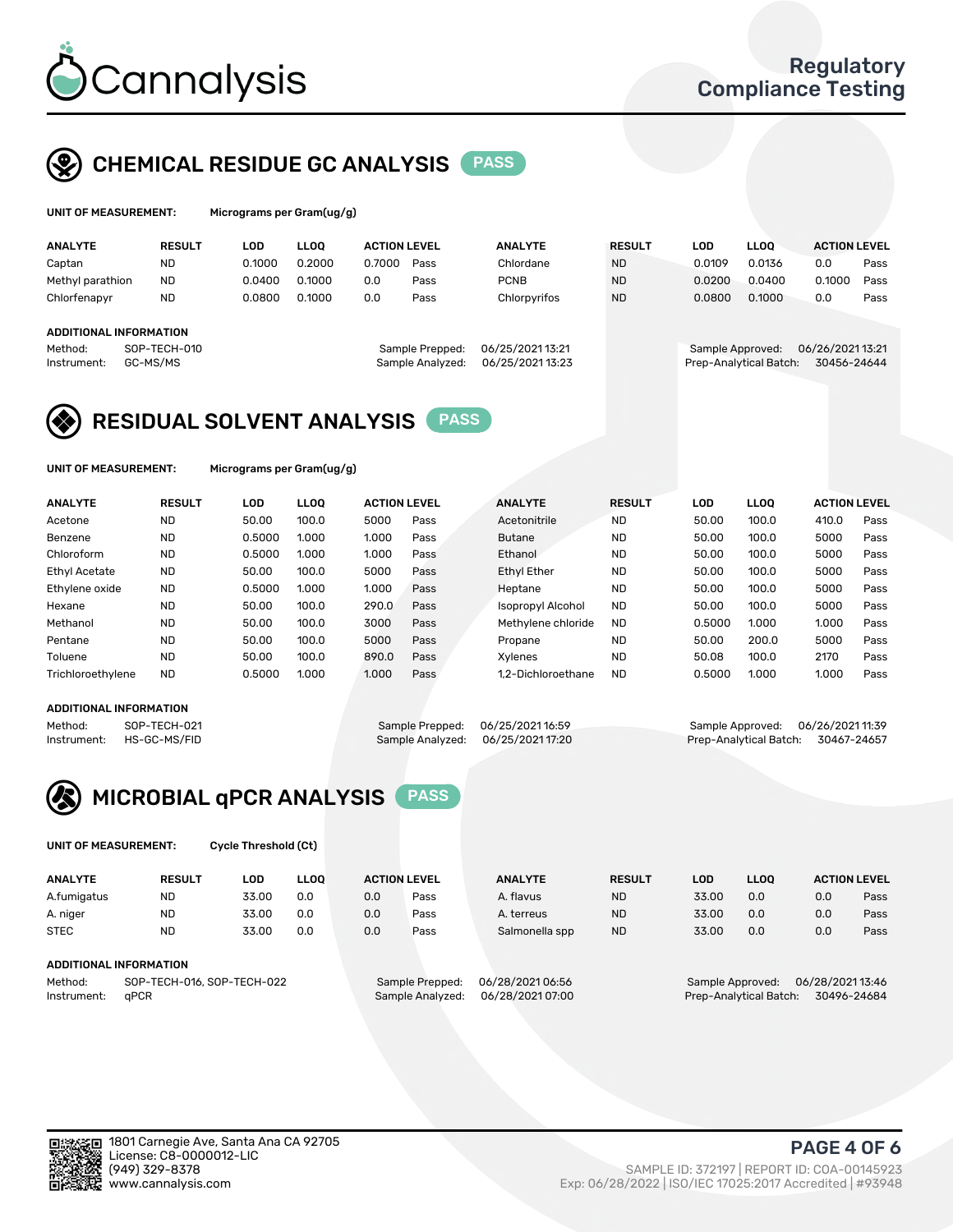



|                                                            |                 |                     |             | Micrograms per Gram(ug/g) |                        | UNIT OF MEASUREMENT: |
|------------------------------------------------------------|-----------------|---------------------|-------------|---------------------------|------------------------|----------------------|
| <b>RESULT</b><br><b>LLOO</b><br><b>ACTION LEVEL</b><br>LOD | <b>ANALYTE</b>  | <b>ACTION LEVEL</b> | <b>LLOO</b> | <b>LOD</b>                | <b>RESULT</b>          | <b>ANALYTE</b>       |
| 0.0500<br><b>ND</b><br>0.0072<br>Pass<br>0.2000            | Cadmium         | 0.2000<br>Pass      | 0.1000      | 0.0120                    | <b>ND</b>              | Arsenic              |
| 0.0500<br><b>ND</b><br>0.1000<br>Pass<br>0.0060            | Mercury         | 0.5000<br>Pass      | 0.0500      | 0.0068                    | <b>ND</b>              | Lead                 |
|                                                            |                 |                     |             |                           | ADDITIONAL INFORMATION |                      |
| 06/25/2021 20:06<br>Sample Approved:                       | 06/25/202112:52 | Sample Prepped:     |             |                           | SOP-TECH-013           | Method:              |
| 30457-24649<br>Prep-Analytical Batch:                      | 06/25/202115:06 | Sample Analyzed:    |             |                           | ICP-MS                 | Instrument:          |
|                                                            |                 |                     |             |                           |                        |                      |



|  | UNIT OF MEASUREMENT: |
|--|----------------------|
|--|----------------------|

Micrograms per Kilogram(ug/kg)

| <b>ANALYTE</b>          | <b>RESULT</b> | LOD   | <b>LLOO</b> | <b>ACTION LEVEL</b> |      | <b>ANALYTE</b> | <b>RESULT</b> | LOD   | <b>LLOO</b> |       | <b>ACTION LEVEL</b> |
|-------------------------|---------------|-------|-------------|---------------------|------|----------------|---------------|-------|-------------|-------|---------------------|
| Aflatoxin B1            | <b>ND</b>     | 1.000 | 2.000       |                     | N/A  | Aflatoxin B2   | <b>ND</b>     | 2.000 | 5.000       |       | N/A                 |
| Aflatoxin G1            | <b>ND</b>     | 2.000 | 5.000       |                     | N/A  | Aflatoxin G2   | <b>ND</b>     | 2.000 | 5.000       |       | N/A                 |
| <b>Total Aflatoxins</b> | <b>ND</b>     | 10.00 | 14.00       | 20.00               | Pass | Ochratoxin A   | <b>ND</b>     | 1.000 | 2.000       | 20.00 | Pass                |
|                         |               |       |             |                     |      |                |               |       |             |       |                     |

#### ADDITIONAL INFORMATION

Method: SOP-TECH-020 Sample Prepped: 06/25/2021 13:22 Sample Approved: 06/28/2021 13:33 Instrument: LC-MS/MS COMEXANG Sample Analyzed: 06/25/2021 13:55 Prep-Analytical Batch: 30459-24646

# FILTH & FOREIGN MATERIAL ANALYSIS PASS

UNIT OF MEASUREMENT: Filth and Foreign Matter (%, #/3g)

| <b>ANALYTE</b>                                              | <b>RESULT</b>                 | LOD | <b>LLOO</b> | <b>ACTION LEVEL</b> |                                     | <b>ANALYTE</b>                       | <b>RESULT</b> | LOD | <b>LLOO</b>                                | <b>ACTION LEVEL</b>             |      |  |
|-------------------------------------------------------------|-------------------------------|-----|-------------|---------------------|-------------------------------------|--------------------------------------|---------------|-----|--------------------------------------------|---------------------------------|------|--|
| IF RH ME                                                    | <b>ND</b>                     | 0.0 | 0.0         | 1.000               | Pass                                | <b>IFM</b>                           | <b>ND</b>     | 0.0 | 0.0                                        | 25.00                           | Pass |  |
| Mold                                                        | <b>ND</b>                     | 0.0 | 0.0         | 25.00               | Pass                                | <b>SSCD</b>                          | <b>ND</b>     | 0.0 | 0.0                                        | 25.00                           | Pass |  |
|                                                             | <b>ADDITIONAL INFORMATION</b> |     |             |                     |                                     |                                      |               |     |                                            |                                 |      |  |
| Method:<br>SOP-TECH-009<br>Instrument:<br>Visual Inspection |                               |     |             |                     | Sample Prepped:<br>Sample Analyzed: | 06/25/2021 15:00<br>06/25/2021 15:14 |               |     | Sample Approved:<br>Prep-Analytical Batch: | 06/25/2021 15:16<br>30465-24651 |      |  |



PAGE 5 OF 6